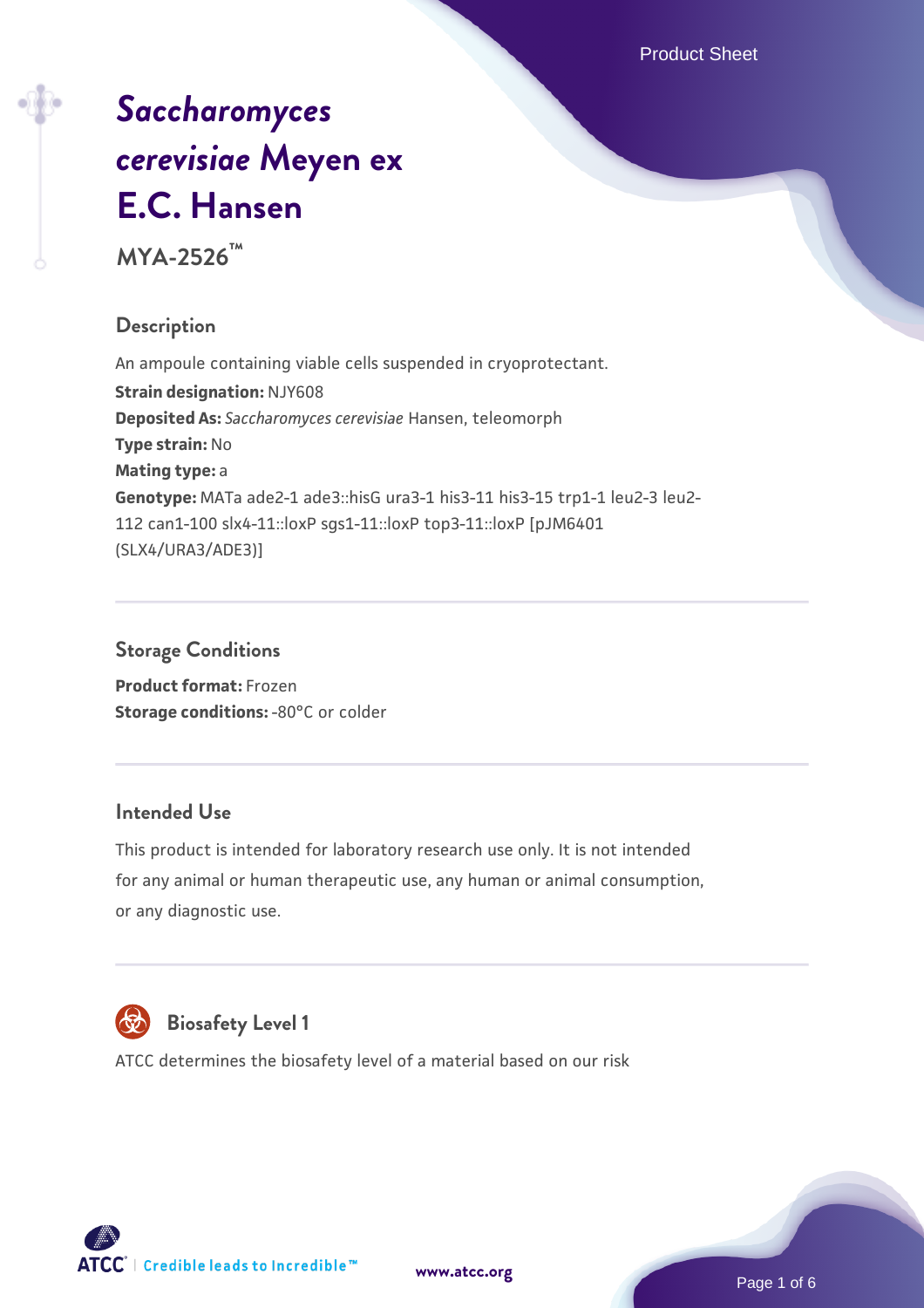### **[Saccharomyces cerevisiae](https://www.atcc.org/products/mya-2526)** [Meyen ex E.C. Hansen](https://www.atcc.org/products/mya-2526) **MYA-2526**

assessment as guided by the current edition of *Biosafety in Microbiological and Biomedical Laboratories (BMBL)*, U.S. Department of Health and Human Services. It is your responsibility to understand the hazards associated with the material per your organization's policies and procedures as well as any other applicable regulations as enforced by your local or national agencies.

ATCC highly recommends that appropriate personal protective equipment is always used when handling vials. For cultures that require storage in liquid nitrogen, it is important to note that some vials may leak when submersed in liquid nitrogen and will slowly fill with liquid nitrogen. Upon thawing, the conversion of the liquid nitrogen back to its gas phase may result in the vial exploding or blowing off its cap with dangerous force creating flying debris. Unless necessary, ATCC recommends that these cultures be stored in the vapor phase of liquid nitrogen rather than submersed in liquid nitrogen.

## **Certificate of Analysis**

For batch-specific test results, refer to the applicable certificate of analysis that can be found at www.atcc.org.

# **Growth Conditions Medium:**  [ATCC Medium 1245: YEPD](https://www.atcc.org/-/media/product-assets/documents/microbial-media-formulations/1/2/4/5/atcc-medium-1245.pdf?rev=705ca55d1b6f490a808a965d5c072196) **Temperature:** 25°C

**Handling Procedures**





Page 2 of 6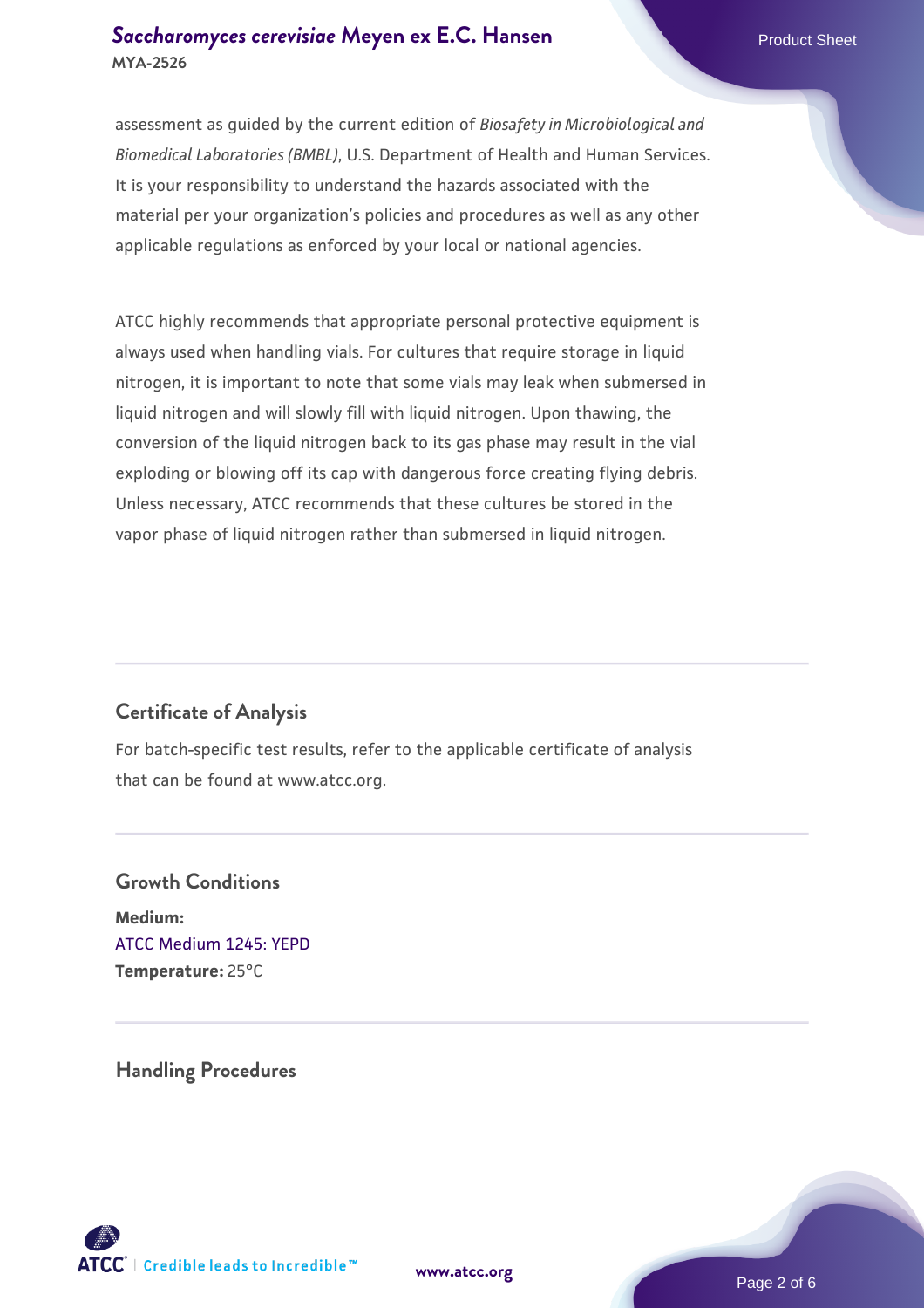### **[Saccharomyces cerevisiae](https://www.atcc.org/products/mya-2526)** [Meyen ex E.C. Hansen](https://www.atcc.org/products/mya-2526) **MYA-2526**

**Frozen ampoules** packed in dry ice should either be thawed immediately or stored in liquid nitrogen. If liquid nitrogen storage facilities are not available, frozen ampoules may be stored at or below -70°C for approximately one week. **Do not under any circumstance store frozen ampoules at refrigerator freezer temperatures (generally -20°C)**. Storage of frozen material at this temperature will result in the death of the culture.

- 1. To thaw a frozen ampoule, place in a **25°C to 30°C** water bath, until just thawed **(approximately 5 minutes)**. Immerse the ampoule just sufficient to cover the frozen material. Do not agitate the ampoule.
- 2. Immediately after thawing, wipe down ampoule with 70% ethanol and aseptically transfer at least 50 µL (or 2-3 agar cubes) of the content onto a plate or broth with medium recommended.
- Incubate the inoculum/strain at the temperature and conditions 3. recommended.
- 4. Inspect for growth of the inoculum/strain regularly for up to 4 weeks. The time necessary for significant growth will vary from strain to strain.

#### **Material Citation**

If use of this material results in a scientific publication, please cite the material in the following manner: *Saccharomyces cerevisiae* Meyen ex E.C. Hansen (ATCC MYA-2526)

#### **References**

References and other information relating to this material are available at www.atcc.org.

#### **Warranty**

The product is provided 'AS IS' and the viability of ATCC® products is warranted for 30 days from the date of shipment, provided that the

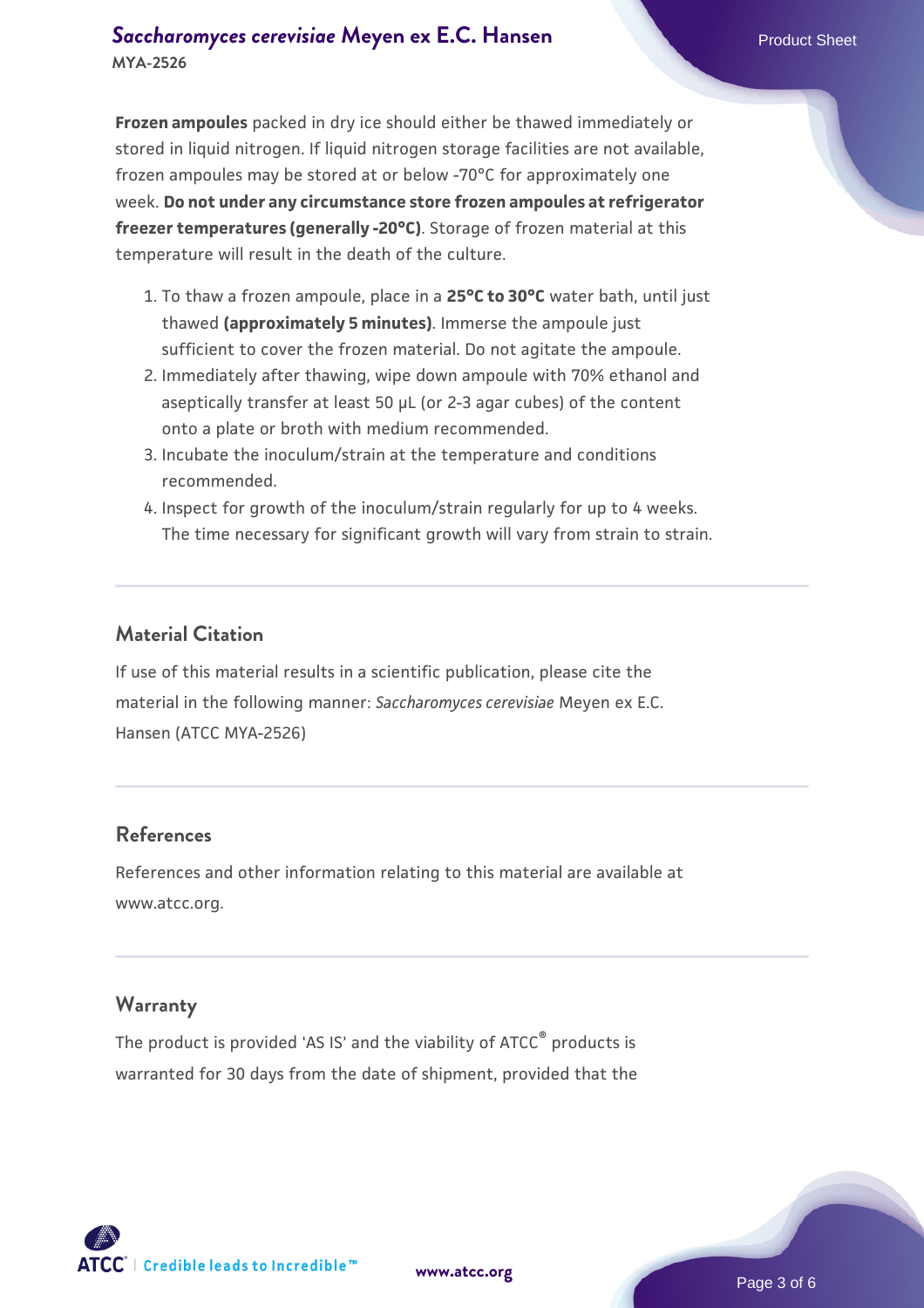#### **[Saccharomyces cerevisiae](https://www.atcc.org/products/mya-2526)** [Meyen ex E.C. Hansen](https://www.atcc.org/products/mya-2526) **MYA-2526**

customer has stored and handled the product according to the information included on the product information sheet, website, and Certificate of Analysis. For living cultures, ATCC lists the media formulation and reagents that have been found to be effective for the product. While other unspecified media and reagents may also produce satisfactory results, a change in the ATCC and/or depositor-recommended protocols may affect the recovery, growth, and/or function of the product. If an alternative medium formulation or reagent is used, the ATCC warranty for viability is no longer valid. Except as expressly set forth herein, no other warranties of any kind are provided, express or implied, including, but not limited to, any implied warranties of merchantability, fitness for a particular purpose, manufacture according to cGMP standards, typicality, safety, accuracy, and/or noninfringement.

#### **Disclaimers**

This product is intended for laboratory research use only. It is not intended for any animal or human therapeutic use, any human or animal consumption, or any diagnostic use. Any proposed commercial use is prohibited without a license from ATCC.

While ATCC uses reasonable efforts to include accurate and up-to-date information on this product sheet, ATCC makes no warranties or representations as to its accuracy. Citations from scientific literature and patents are provided for informational purposes only. ATCC does not warrant that such information has been confirmed to be accurate or complete and the customer bears the sole responsibility of confirming the accuracy and completeness of any such information.

This product is sent on the condition that the customer is responsible for and assumes all risk and responsibility in connection with the receipt, handling, storage, disposal, and use of the ATCC product including without limitation taking all appropriate safety and handling precautions to minimize health or environmental risk. As a condition of receiving the material, the customer



**[www.atcc.org](http://www.atcc.org)**

Page 4 of 6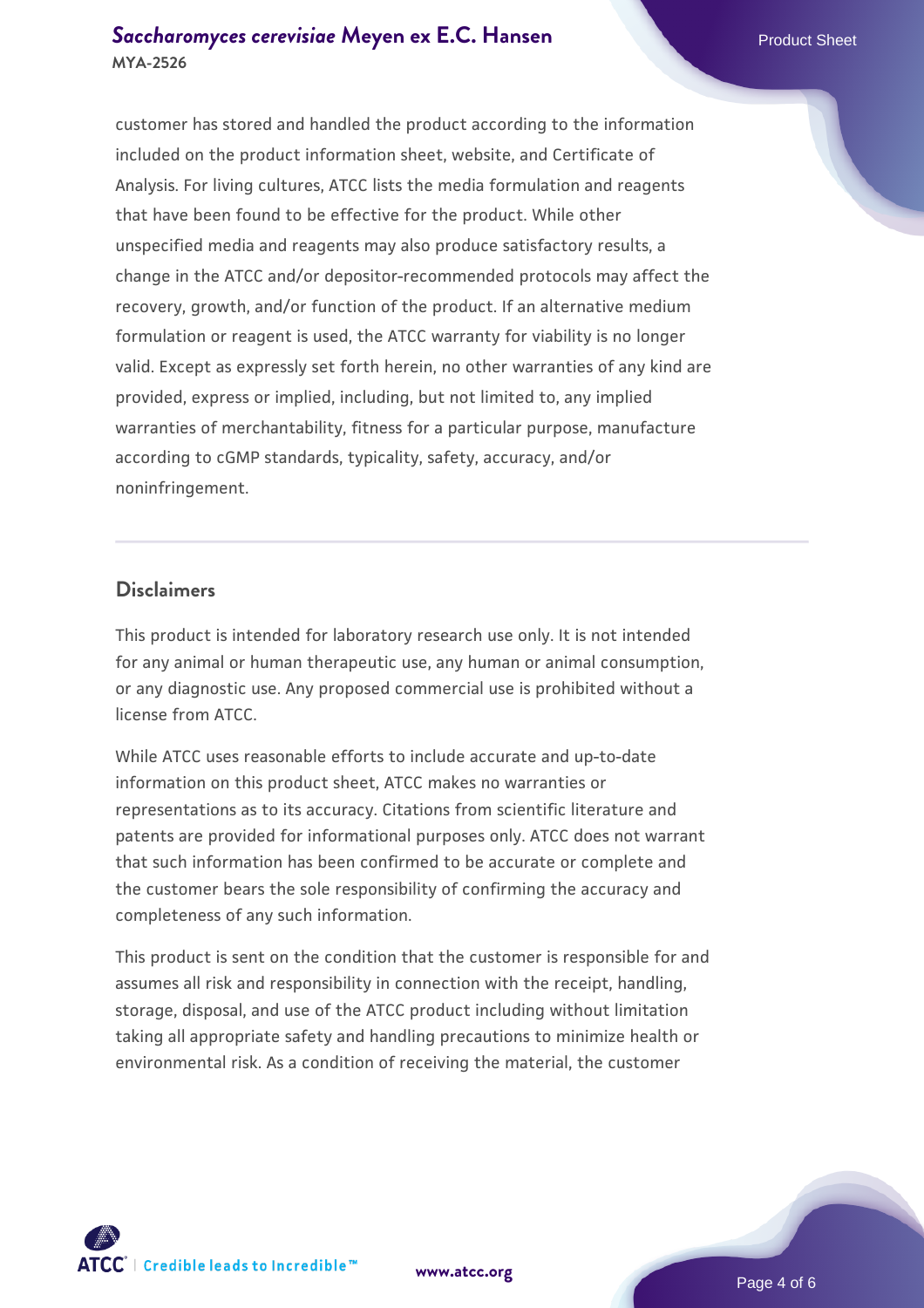agrees that any activity undertaken with the ATCC product and any progeny or modifications will be conducted in compliance with all applicable laws, regulations, and guidelines. This product is provided 'AS IS' with no representations or warranties whatsoever except as expressly set forth herein and in no event shall ATCC, its parents, subsidiaries, directors, officers, agents, employees, assigns, successors, and affiliates be liable for indirect, special, incidental, or consequential damages of any kind in connection with or arising out of the customer's use of the product. While reasonable effort is made to ensure authenticity and reliability of materials on deposit, ATCC is not liable for damages arising from the misidentification or misrepresentation of such materials.

Please see the material transfer agreement (MTA) for further details regarding the use of this product. The MTA is available at www.atcc.org.

## **Copyright and Trademark Information**

© ATCC 2021. All rights reserved. ATCC is a registered trademark of the American Type Culture Collection.

#### **Revision**

This information on this document was last updated on 2021-05-20

## **Contact Information**

ATCC 10801 University Boulevard Manassas, VA 20110-2209 USA US telephone: 800-638-6597 Worldwide telephone: +1-703-365-2700